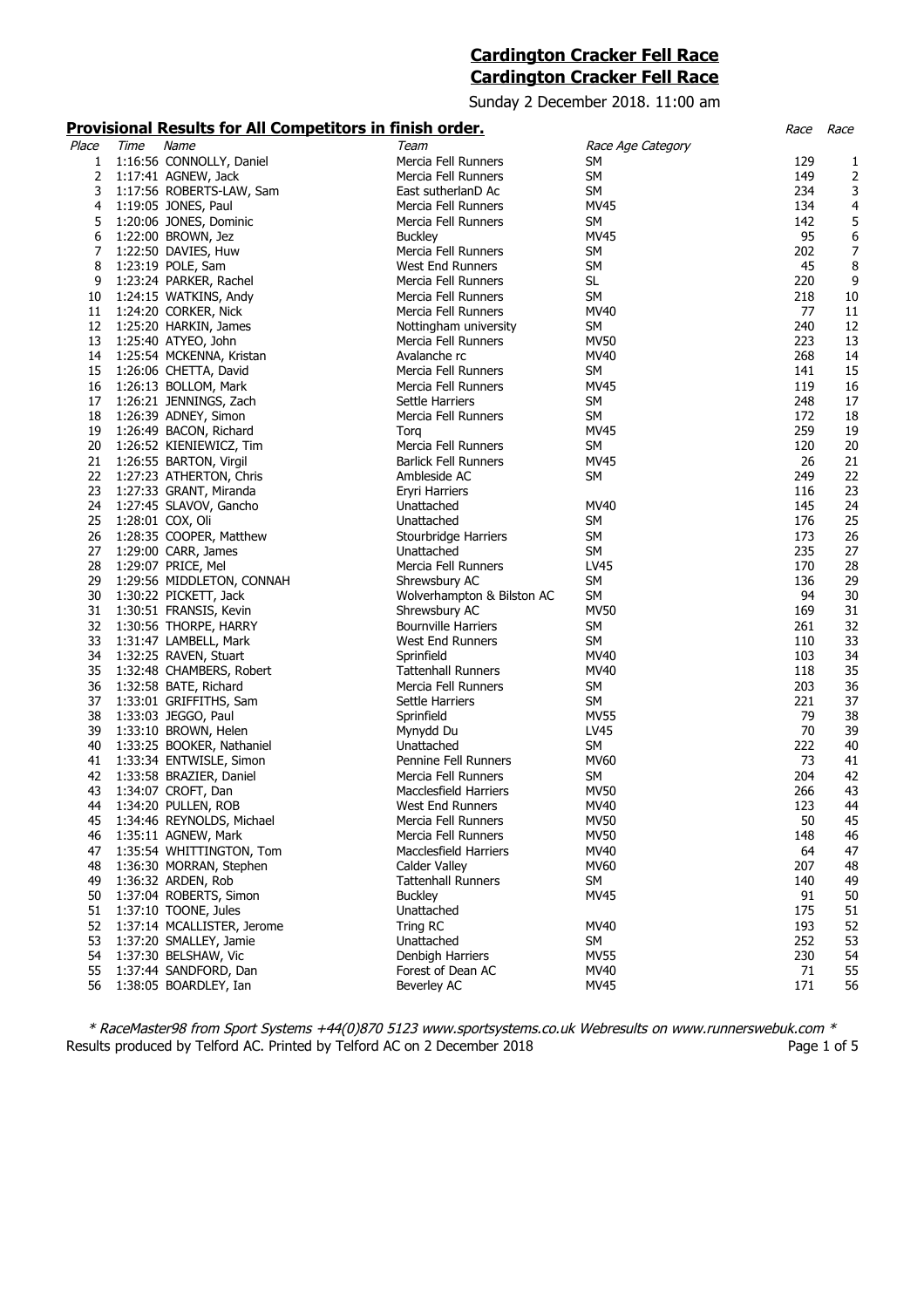### **Provisional Results for All Competitors in finish order.** Race Race

|       |      | <u>Flovisional Results for Air Competitors III Innsh Order.</u> |                                   |                   | Kace | Race |
|-------|------|-----------------------------------------------------------------|-----------------------------------|-------------------|------|------|
| Place | Time | Name                                                            | Team                              | Race Age Category |      |      |
| 57    |      | 1:38:09 ADNEY, James                                            | Mercia Fell Runners               | MV40              | 166  | 57   |
|       |      |                                                                 |                                   | <b>MV50</b>       |      |      |
| 58    |      | 1:38:16 BACON, Robin                                            | Mercia Fell Runners               |                   | 121  | 58   |
| 59    |      | 1:38:20 HAWKSLEY, Gary                                          | West End Runners                  | <b>MV45</b>       | 155  | 59   |
| 60    |      | 1:38:26 WESTON, Hugh                                            | Unattached                        | <b>MV55</b>       | 154  | 60   |
| 61    |      | 1:38:41 SPRAGUE, Andrew                                         | <b>Black Country Bonk Runners</b> | <b>MV45</b>       | 38   | 61   |
|       |      |                                                                 |                                   |                   | 97   |      |
| 62    |      | 1:38:44 POWELL, Dave                                            | Aberyrtwyth Ac                    | <b>MV55</b>       |      | 62   |
| 63    |      | 1:38:47 NEWEY, Edmund                                           | Mercia Fell Runners               | <b>MV45</b>       | 13   | 63   |
| 64    |      | 1:38:48 BLACKWELL, Tom                                          | Unattached                        | MV40              | 199  | 64   |
| 65    |      | 1:38:48 SHARAM, Robert                                          | Whitchurch Whippets               | MV45              | 187  | 65   |
| 66    |      | 1:38:59 WILLIAMS, Sian                                          |                                   |                   | 115  | 66   |
|       |      |                                                                 | Hobog                             |                   |      |      |
| 67    |      | 1:39:12 ALLEN, Dave                                             | Dark Peak                         | MV55              | 267  | 67   |
| 68    |      | 1:39:35 HILL, Mark                                              | Mercia Fell Runners               | <b>MV50</b>       | 146  | 68   |
| 69    |      | 1:39:36 NEWBOLD, Shaun                                          | West End Runners                  | <b>SM</b>         | 47   | 69   |
| 70    |      | 1:39:40 WHITFIELD, Kate                                         | Mercia Fell Runners               | LV45              | 14   | 70   |
|       |      |                                                                 |                                   |                   |      |      |
| 71    |      | 1:39:50 HAMPSHIRE, Peter                                        | Pensby Runners                    | MV45              | 200  | 71   |
| 72    |      | 1:39:55 WRIGHT, Calvin                                          | Shropshire Shufflers              | <b>MV50</b>       | 86   | 72   |
| 73    |      | 1:40:01 FARRON, Dave                                            | Mercia Fell Runners               | <b>MV55</b>       | 42   | 73   |
| 74    |      | 1:40:04 HARRISON, John                                          | Unattached                        | SM                | 80   | 74   |
| 75    |      |                                                                 | Macclesfield Harriers             | <b>MV50</b>       | 150  | 75   |
|       |      | 1:40:12 SWALLOW, Steve                                          |                                   |                   |      |      |
| 76    |      | 1:41:00 POYNTON, Gavin                                          | <b>Wreake Runners</b>             | MV40              | 105  | 76   |
| 77    |      | 1:41:05 BEASLEY, David                                          | Mercia Fell Runners               | <b>SM</b>         | 85   | 77   |
| 78    |      | 1:41:14 CAVES, Lee                                              | Centurion RC                      | MV40              | 144  | 78   |
| 79    |      | 1:41:40 HOGAN, Noel                                             | Mercia Fell Runners               | <b>MV50</b>       | 15   | 79   |
|       |      |                                                                 |                                   |                   |      |      |
| 80    |      | 1:41:45 DAWS, Simon                                             | Mercia Fell Runners               | MV60              | 96   | 80   |
| 81    |      | 1:41:53 LINDSEY, Gillian                                        | <b>Macclesfield Harriers</b>      | <b>LV50</b>       | 156  | 81   |
| 82    |      | 1:41:58 HOLMES, Nicholas                                        | <b>Tattenhall Runners</b>         | <b>MV60</b>       | 122  | 82   |
| 83    |      | 1:42:25 COURT, Robert                                           | Mercia Fell Runners               | MV40              | 81   | 83   |
|       |      |                                                                 | Mercia Fell Runners               | <b>SM</b>         | 236  |      |
| 84    |      | 1:42:36 CLARKE, Dave                                            |                                   |                   |      | 84   |
| 85    |      | 1:43:00 WOODYATT, Matt                                          | cocksmoores woods                 | <b>SM</b>         | 51   | 85   |
| 86    |      | 1:43:31 DUFFY, Paul                                             | Unattached                        | <b>MV45</b>       | 180  | 86   |
| 87    |      | 1:43:35 MILLINGTON, Deborah                                     | Mercia Fell Runners               | LV45              | 27   | 87   |
| 88    |      | 1:44:11 MCMURTRY, James                                         | Ashbourne rc                      | <b>MV50</b>       | 247  | 88   |
|       |      |                                                                 |                                   |                   |      |      |
| 89    |      | 1:44:47 TOMAN, Michael                                          | Rossendale Harriers               | <b>MV50</b>       | 107  | 89   |
| 90    |      | 1:44:52 SWINGLER, Val                                           | Shropshire Shufflers              | <b>LV50</b>       | 128  | 90   |
| 91    |      | 1:45:08 PARKER, Tim                                             | Mercia Fell Runners               | <b>MV55</b>       | 233  | 91   |
| 92    |      | 1:45:11 DAVIES, Glen                                            | Mercia Fell Runners               | <b>MV60</b>       | 201  | 92   |
| 93    |      |                                                                 |                                   |                   | 117  |      |
|       |      | 1:45:17 MACIEL, Tamela                                          | West End Runners                  | SL                |      | 93   |
| 94    |      | 1:45:29 STOREY, Craig                                           | Market Drayton                    | <b>MV55</b>       | 269  | 94   |
| 95    |      | 1:45:43 MURPHY, Lee                                             | wrekin road runners               | <b>SM</b>         | 178  | 95   |
| 96    |      | 1:45:46 WOODVINE, Dave                                          | Unattached                        | MV45              | 92   | 96   |
| 97    |      | 1:46:21 PYE, Andrew                                             | Mercia Fell Runners               | <b>SM</b>         | 52   | 97   |
|       |      |                                                                 |                                   |                   |      |      |
| 98    |      | 1:46:26 JONES, Hew                                              | <b>BRAT</b>                       | <b>MV50</b>       | 84   | 98   |
| 99    |      | 1:46:38 LODWICK, Dave                                           | Road Hogs Leicester               | <b>MV55</b>       | 93   | 99   |
| 100   |      | 1:46:51 MARHAM, David                                           | <b>WFRA</b>                       | <b>MV55</b>       | 24   | 100  |
| 101   |      | 1:46:54 POLLOCK, Nicholas                                       | Shropshire Shufflers              | MV40              | 192  | 101  |
| 102   |      |                                                                 | <b>Desford Striders</b>           | SM                | 82   | 102  |
|       |      | 1:47:05 TYRELL, Ross                                            |                                   |                   |      |      |
| 103   |      | 1:47:05 BUTCHER, Kent                                           | Desford Striders                  | MV40              | 83   | 103  |
| 104   |      | 1:47:09 RIGBY, Colin                                            | Burnden Road Runners              | <b>MV50</b>       | 6    | 104  |
| 105   |      | 1:47:12 WOOD, Andrew                                            | Corsham Running Club              | <b>SM</b>         | 68   | 105  |
| 106   |      | 1:47:18 MACKENZIE, Sandy                                        | Mercia Fell Runners               | <b>MV50</b>       | 17   | 106  |
|       |      |                                                                 |                                   |                   | 37   |      |
| 107   |      | 1:47:28 ROBERTS, Stephen                                        | Oswestry Olympians                | <b>MV60</b>       |      | 107  |
| 108   |      | 1:47:46 STREETLY, Mike                                          | Cuthbert                          | <b>MV50</b>       | 132  | 108  |
| 109   |      | 1:47:47 HERRON, Alex                                            | Wolverhampton & Bilston AC        | SM                | 272  | 109  |
| 110   |      | 1:47:56 FORREST, Nick                                           | Shropshire Shufflers              | <b>SM</b>         | 217  | 110  |
| 111   |      | 1:48:23 LEE, Jackie                                             | Unattached                        | LV40              | 57   | 111  |
|       |      |                                                                 |                                   |                   |      |      |
| 112   |      | 1:48:30 KEAVNEY, Michael                                        | Swaledale Runners                 | <b>MV50</b>       | 159  | 112  |
| 113   |      | 1:48:38 BAYLEY, Paul                                            | Tring RC                          | MV40              | 138  | 113  |
| 114   |      | 1:48:53 EGGLESTONE, David                                       | Shropshire Shufflers              | <b>MV50</b>       | 152  | 114  |
| 115   |      | 1:48:57 DARNEY, Scott                                           | Witham RC                         | <b>MV45</b>       | 206  | 115  |
| 116   |      | 1:49:03 LEWIS, Huw                                              | <b>Buckley</b>                    | <b>MV55</b>       | 89   | 116  |
|       |      |                                                                 |                                   |                   |      |      |

\* RaceMaster98 from Sport Systems +44(0)870 5123 www.sportsystems.co.uk Webresults on www.runnerswebuk.com \* Results produced by Telford AC. Printed by Telford AC on 2 December 2018 **Page 2 of 5** Page 2 of 5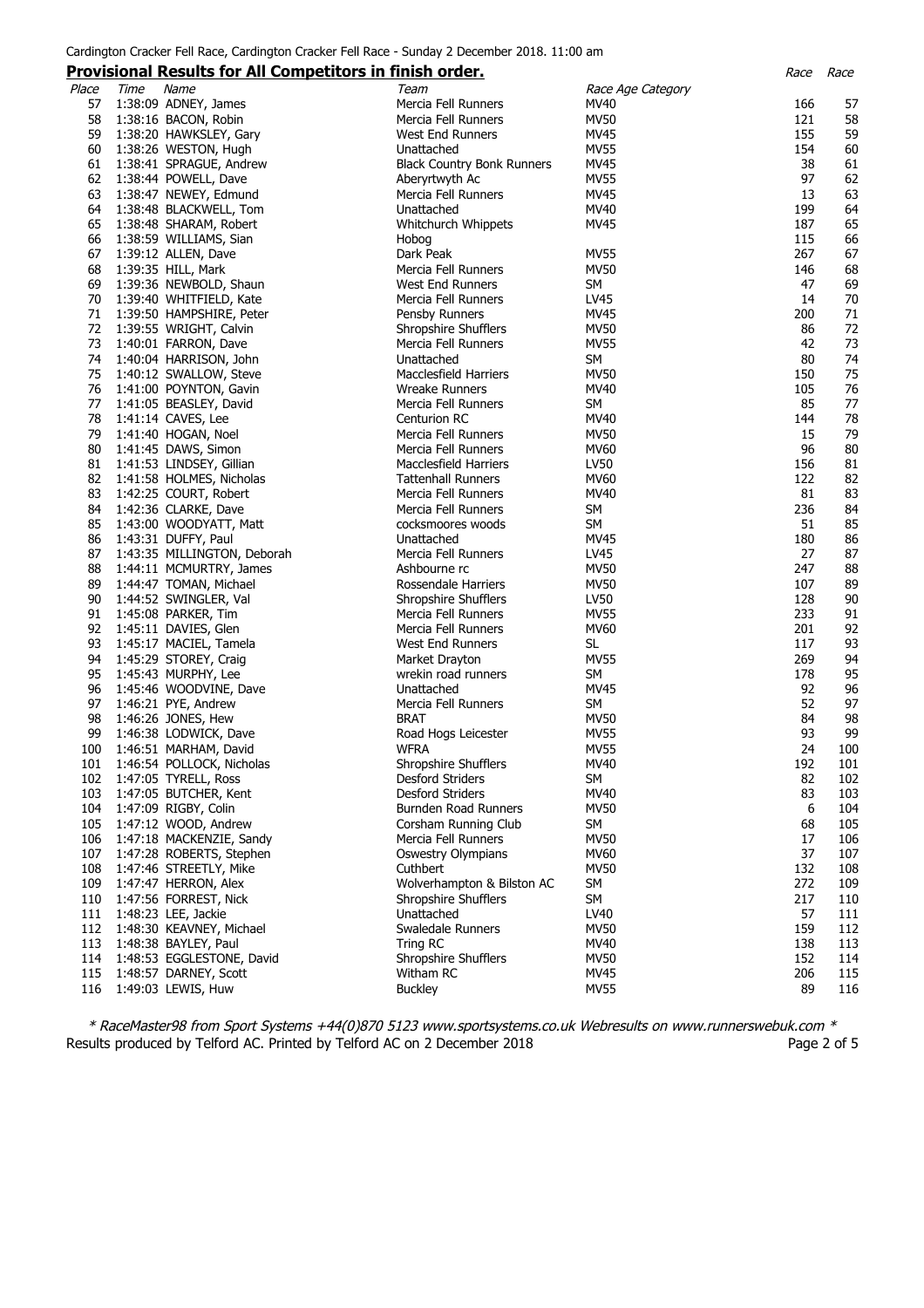### **Provisional Results for All Competitors in finish order.** Race Race

|       |      | <u>Frovisional Results for All Competitors in Innsh order.</u> |                                   |                   | nacc | nacc |
|-------|------|----------------------------------------------------------------|-----------------------------------|-------------------|------|------|
| Place | Time | Name                                                           | Team                              | Race Age Category |      |      |
| 117   |      | 1:49:05 ADAMS, Jen                                             | <b>Buckley</b>                    |                   | 100  | 117  |
| 118   |      | 1:49:13 COLLINS, Emma                                          | Denbigh Harriers                  | LV55              | 226  | 118  |
|       |      |                                                                |                                   |                   | 54   |      |
| 119   |      | 1:49:16 THORP, Sarah                                           | West End Runners                  |                   |      | 119  |
| 120   |      | 1:49:19 HEARLE, Andrew                                         | Mercia Fell Runners               | <b>MV60</b>       | 270  | 120  |
| 121   |      | 1:49:26 STEELE, Ben                                            | <b>Black Country Bonk Runners</b> | <b>SM</b>         | 32   | 121  |
| 122   |      | 1:49:46 SHERRATT, Sarah                                        | Wesham Road Runners               | LV45              | 113  | 122  |
| 123   |      | 1:50:08 WAINWRIGHT, Alison                                     | Dark Peak                         | LV50              | 245  | 123  |
| 124   |      | 1:50:26 ASHLEY, Tim                                            | Unattached                        | <b>MV50</b>       | 162  | 124  |
| 125   |      |                                                                |                                   |                   | 44   |      |
|       |      | 1:50:28 CARRUTHERS, Andrew                                     | Halesowen A & CC                  | <b>MV55</b>       |      | 125  |
| 126   |      | 1:50:32 JOHNSTON, David                                        | Mercia Fell Runners               | <b>MV60</b>       | 90   | 126  |
| 127   |      | 1:50:37 YORKE, Jason                                           | Unattached                        | MV45              | 5    | 127  |
| 128   |      | 1:50:54 HEALEY, James                                          | Mercia Fell Runners               | MV40              | 239  | 128  |
| 129   |      | 1:51:04 RIDGELEY, Mark                                         | <b>Bowland Fell Runners</b>       | <b>MV50</b>       | 112  | 129  |
| 130   |      | 1:51:20 FUNNEL, Melanie                                        | Shropshire Shufflers              |                   | 229  | 130  |
| 131   |      | 1:51:21 LESNIAK, Eddie                                         | Achille Ratti AC                  | <b>MV60</b>       | 262  | 131  |
|       |      |                                                                |                                   |                   |      |      |
| 132   |      | 1:51:25 KEELING, Leonie                                        | Oswestry Olympians                |                   | 190  | 132  |
| 133   |      | 1:51:25 WILLIAMS, Lou                                          | Oswestry Olympians                |                   | 167  | 133  |
| 134   |      | 1:51:55 MONKSMITH, Richard                                     | Delamere spartans                 | MV40              | 264  | 134  |
| 135   |      | 1:51:59 MCALLISTER, Jamie                                      | Harborough ac                     | <b>MV50</b>       | 55   | 135  |
| 136   |      | 1:52:05 HOWARTH, Sue                                           | Mercia Fell Runners               | <b>LV55</b>       | 257  | 136  |
| 137   |      | 1:52:18 CATTLE, Jeremy                                         | Base tri                          | <b>MV45</b>       | 215  | 137  |
| 138   |      | 1:52:28 LEE, Matthew                                           | Newport & District RC             | MV40              | 225  | 138  |
|       |      |                                                                |                                   |                   |      |      |
| 139   |      | 1:52:51 THOMPSON, Stephen                                      | <b>BRAT</b>                       | <b>MV55</b>       | 143  | 139  |
| 140   |      | 1:53:17 HAND, Jeoff                                            | Spectrum Striders                 | MV60              | 196  | 140  |
| 141   |      | 1:53:20 MEIGH, Paul                                            | Rugby Tri                         | SM                | 263  | 141  |
| 142   |      | 1:53:25 HEGGS, Robert                                          | Sale Harriers                     | MV40              | 197  | 142  |
| 143   |      | 1:53:55 CLARK, Adrian                                          | Mercia Fell Runners               | <b>MV50</b>       | 177  | 143  |
| 144   |      | 1:54:04 PIKE, Helen                                            | <b>BRAT</b>                       | LV45              | 74   | 144  |
| 145   |      |                                                                | West End Runners                  | <b>MV55</b>       | 53   | 145  |
|       |      | 1:54:05 SALAMACHA, John                                        |                                   |                   |      |      |
| 146   |      | 1:54:10 STANBRIDGE, Mark                                       | Macclesfield Harriers             | <b>MV45</b>       | 65   | 146  |
| 147   |      | 1:54:15 THOMASON, Barrie                                       | Macclesfield Harriers             | <b>MV50</b>       | 165  | 147  |
| 148   |      | 1:54:20 WILLIAMS, Dominic                                      |                                   | <b>MV45</b>       | 265  | 148  |
| 149   |      | 1:54:21 MARGAN-JONES, Hugh                                     | Fell Runners Association          | <b>MV55</b>       | 61   | 149  |
| 150   |      | 1:54:40 GARBETT, Christopher                                   | <b>Oswestry Olympians</b>         | <b>MV50</b>       | 168  | 150  |
| 151   |      | 1:54:50 DAVISON, Laura                                         | West End Runners                  | LV40              | 114  | 151  |
| 152   |      |                                                                |                                   | MV50              | 124  | 152  |
|       |      | 1:54:50 PALMER, Tim                                            | Helsby RC                         |                   |      |      |
| 153   |      | 1:55:05 HADFIELD, Warren                                       | Unattached                        | <b>MV50</b>       | 186  | 153  |
| 154   |      | 1:56:00 CANNON, Paul                                           | <b>BRAT</b>                       | <b>MV45</b>       | 75   | 154  |
| 155   |      | 1:56:06 TAYLOR, John                                           | Mercia Fell Runners               | <b>MV50</b>       | 87   | 155  |
| 156   |      | 1:56:23 RICHARDSON, Mat                                        | <b>Barrow Runners</b>             | <b>MV45</b>       | 212  | 156  |
| 157   |      | 1:56:27 GREEN, David                                           | Pensby Runners                    | SM                | 163  | 157  |
| 158   |      | 1:56:30 MATTY, Trevor                                          | Dark Peak                         | <b>MV50</b>       | 185  | 158  |
| 159   |      |                                                                | Unattached                        | <b>MV45</b>       | 238  | 159  |
|       |      | 1:56:34 MCNALLY, Robert                                        |                                   |                   |      |      |
| 160   |      | 1:56:49 JONES, Duncan                                          | Denbigh Harriers                  | <b>MV55</b>       | 147  | 160  |
| 161   |      | 1:56:51 BARNES, David                                          | Horwich Harriers                  | <b>MV60</b>       | 48   | 161  |
| 162   |      | 1:56:54 HADLAND, Michael                                       | Mercia Fell Runners               | <b>MV50</b>       | 28   | 162  |
| 163   |      | 1:57:06 GOULD, David                                           | Mercia Fell Runners               | MV65              | 181  | 163  |
| 164   |      | 1:57:21 WESTERN, Shaun                                         | Unattached                        | MV45              | 260  | 164  |
| 165   |      | 1:57:25 DAINTY, Paul                                           | Mercia Fell Runners               | <b>MV50</b>       | 34   | 165  |
| 166   |      |                                                                | Newport & District RC             | <b>MV50</b>       | 29   | 166  |
|       |      | 1:58:00 VANN, Ian                                              |                                   |                   |      |      |
| 167   |      | 1:58:17 MILLS, Celia                                           | Unattached                        | LV50              | 69   | 167  |
| 168   |      | 1:58:20 ATHERTON, Stephen                                      | Ambleside AC                      | MV60              | 242  | 168  |
| 169   |      | 1:59:23 ANSELL, Rick                                           | Tring RC                          | <b>MV55</b>       | 139  | 169  |
| 170   |      | 1:59:35 HERBERT, Margaret                                      | Unattached                        | SL                | 254  | 170  |
| 171   |      | 1:59:35 ROBERTS, Florence                                      | Unattached                        | <b>SL</b>         | 256  | 171  |
| 172   |      | 1:59:44 SPELLING, Jennifer                                     | Shropshire Shufflers              |                   | 241  | 172  |
| 173   |      | 1:59:48 JONES, Steven                                          | Dark Peak                         | <b>MV55</b>       | 41   | 173  |
|       |      |                                                                |                                   |                   |      |      |
| 174   |      | 1:59:51 MASSEY, Rebecca                                        | Clwydian Range Runners            | LV45              | 251  | 174  |
| 175   |      | 1:59:56 ROLFE, Graeme                                          | Harborough ac                     | <b>MV50</b>       | 58   | 175  |
| 176   |      | 2:00:01 CAMMILLARE, Christine                                  | Dee Striders                      |                   | 250  | 176  |

\* RaceMaster98 from Sport Systems +44(0)870 5123 www.sportsystems.co.uk Webresults on www.runnerswebuk.com \* Results produced by Telford AC. Printed by Telford AC on 2 December 2018 **Page 3 of 5** Page 3 of 5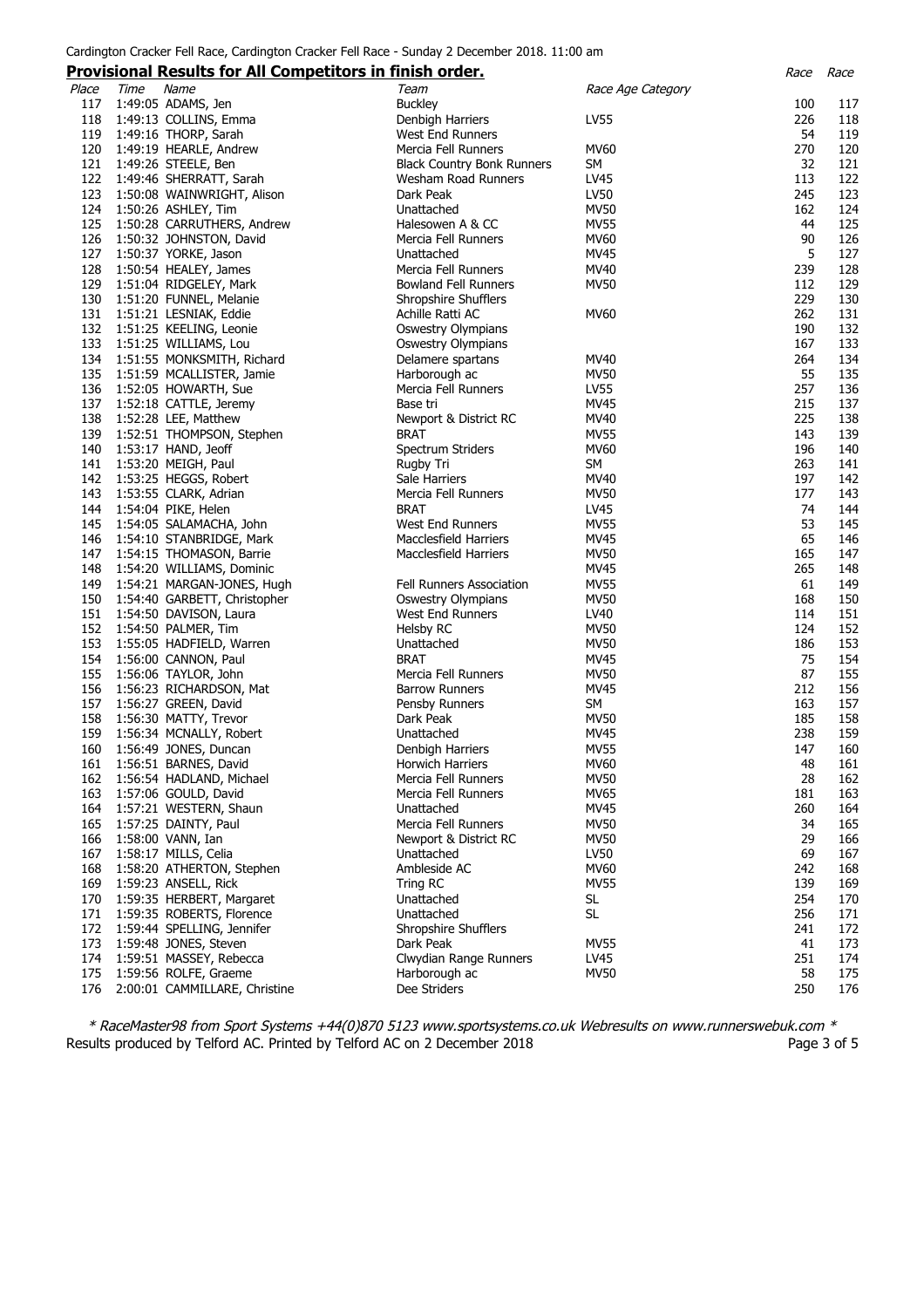|       |      | <b>Provisional Results for All Competitors in finish order.</b> |                                   |                   | Race | Race |
|-------|------|-----------------------------------------------------------------|-----------------------------------|-------------------|------|------|
| Place | Time | Name                                                            | Team                              | Race Age Category |      |      |
| 177   |      | 2:00:13 KENTROP, Dennis                                         | Macclesfield Harriers             | MV50              | 67   | 177  |
| 178   |      | 2:00:37 JOHNSON, Peter                                          | Mercia Fell Runners               | MV65              | 161  | 178  |
| 179   |      | 2:00:41 GALE, Laura                                             | <b>Bournville Harriers</b>        | LV40              | 273  | 179  |
| 180   |      | 2:00:58 FIRTH, Andrew                                           | clayton 4 moors                   | <b>MV60</b>       | 22   | 180  |
| 181   |      | 2:01:03 MATLUB, Nardia                                          | Unattached                        | SL                | 88   | 181  |
| 182   |      | 2:01:06 BATEMAN, Rachael                                        | Mercia Fell Runners               | LV40              | 63   | 182  |
| 183   |      | 2:01:08 CRISP, Lauren                                           | Nottingham university             | SL                | 246  | 183  |
| 184   |      |                                                                 |                                   | <b>MV65</b>       | 237  | 184  |
|       |      | 2:01:09 PERKINS, Gregory                                        | Telford AC                        |                   |      |      |
| 185   |      | 2:01:22 DAVIES, Karl                                            | Amazing Feet RC                   | <b>MV55</b>       | 106  | 185  |
| 186   |      | 2:01:28 ELMORE, Lauren                                          | West End Runners                  | <b>SL</b>         | 46   | 186  |
| 187   |      | 2:01:35 PARKER, Gary                                            | Pensby Runners                    | SM                | 164  | 187  |
| 188   |      | 2:01:40 ALFANO, Peter                                           | Mark white Coaching               | SM                | 43   | 188  |
| 189   |      | 2:01:59 BROCKINGTON, Tim                                        | Sprinfield                        | MV60              | 35   | 189  |
| 190   |      | 2:02:16 VOYCE, Catherine                                        | <b>Macclesfield Harriers</b>      | LV40              | 153  | 190  |
| 191   |      | 2:02:26 BEARDS, Edward                                          | Bridgnorth Running Club           | <b>MV50</b>       | 111  | 191  |
| 192   |      | 2:02:58 CLARKE, Phil                                            | Mercia Fell Runners               | MV60              | 158  | 192  |
| 193   |      | 2:03:34 JONES, Tim                                              | Croft Ambrey RC                   | <b>MV50</b>       | 232  | 193  |
| 194   |      | 2:03:49 EVANS, Gill                                             | Shrewsbury AC                     | LV55              | 243  | 194  |
| 195   |      | 2:04:00 ROBINSON, IAN                                           | Shropshire Shufflers              | MV45              | 130  | 195  |
| 196   |      | 2:04:36 COMPTON, Nigel                                          | Pensby Runners                    | <b>MV55</b>       | 59   | 196  |
| 197   |      | 2:04:46 NICHOLS, Dave                                           | Mercia Fell Runners               | MV65              | 227  | 197  |
| 198   |      | 2:04:48 HUNT, Paul                                              | Goyt Valley Striders              | <b>MV55</b>       | 188  | 198  |
| 199   |      | 2:04:48 BECKWITH, Yvonne                                        | <b>West End Runners</b>           | LV45              | 108  | 199  |
| 200   |      | 2:04:56 ELDRIDGE, Nigel                                         | <b>Ryde Harriers</b>              | MV40              | 214  | 200  |
|       |      | 201 2:05:07 DAVIS, Jenny                                        | Oswestry Olympians                | LV50              | 219  | 201  |
|       |      | 202 2:05:32 HOPKINS, Dave                                       | <b>Telford AC</b>                 | <b>MV65</b>       | 2    | 202  |
| 203   |      | 2:06:05 KENT, Paul                                              | Cambridge Harriers                | <b>MV55</b>       | 25   | 203  |
| 204   |      | 2:06:07 OCONNOR, Elaine                                         | West End Runners                  |                   | 109  | 204  |
| 205   |      | 2:07:05 DYSON, Ian                                              |                                   | MV65              | 10   | 205  |
|       |      |                                                                 | Malvern Buzzards                  | <b>MV45</b>       | 66   | 206  |
| 206   |      | 2:07:25 HART, Julian                                            | <b>Black Country Bonk Runners</b> |                   |      |      |
|       |      | 207 2:07:46 DOWNS, Simon                                        | East End Road Runners             | <b>MV45</b>       | 253  | 207  |
| 208   |      | 2:07:52 COLE, Biddy                                             | Mercia Fell Runners               | LV50              | 78   | 208  |
| 209   |      | 2:07:55 GILLAN, Alistair                                        | Sprinfield                        | <b>MV50</b>       | 208  | 209  |
| 210   |      | 2:08:00 ELDRED, Charlie                                         | <b>Tattenhall Runners</b>         | <b>MV50</b>       | 151  | 210  |
| 211   |      | 2:08:08 BARRETT, Adam                                           | Unattached                        | SM                | 12   | 211  |
|       |      | 212 2:08:08 ROLLASON, Simon                                     | Mercia Fell Runners               | MV45              | 76   | 212  |
| 213   |      | 2:08:32 BENTON, Tony                                            | Denbigh Harriers                  | <b>MV55</b>       | 228  | 213  |
|       |      | 214 2:09:59 NESBITT, Peter                                      | <b>Oswestry Olympians</b>         | <b>MV55</b>       | 210  | 214  |
| 215   |      | 2:10:28 INGHAM, Robert                                          | Whitchurch Whippets               | MV45              | 133  | 215  |
| 216   |      | 2:10:37 WILLIAMS, Owen                                          | <b>WFRA</b>                       | <b>MV50</b>       | 183  | 216  |
|       |      | 217 2:10:48 HOLLAND, Charlie                                    | Shropshire Shufflers              | MV60              | 62   | 217  |
| 218   |      | 2:10:52 GARNER, Amanda                                          | <b>Buckley</b>                    |                   | 101  | 218  |
| 219   |      | 2:10:52 EDWARDS, Simon                                          | <b>Buckley</b>                    | MV45              | 102  | 219  |
| 220   |      | 2:10:59 TURNER, Phil                                            | Unattached                        | MV65              | 19   | 220  |
| 221   |      | 2:11:11 CRAIG, Edward                                           | Unattached                        | SM                | 179  | 221  |
|       |      | 222 2:11:14 BLAKE, Mike                                         | Eryri Harriers                    | <b>MV70</b>       | 18   | 222  |
| 223   |      | 2:11:38 HOWELLS, Richard                                        | Unattached                        | <b>SM</b>         | 271  | 223  |
| 224   |      | 2:11:56 LAING, ANDY                                             | Unattached                        | <b>MV45</b>       | 131  | 224  |
| 225   |      | 2:12:38 STEVENSON, Paul                                         | Long Eaton                        | <b>MV60</b>       | 40   | 225  |
| 226   |      | 2:13:17 WELLS, Colin                                            | Unattached                        | <b>MV55</b>       | 189  | 226  |
| 227   |      | 2:13:21 BEVERIDGE, Emma                                         | <b>Macclesfield Harriers</b>      | LV50              | 160  | 227  |
| 228   |      | 2:13:23 WEBSTER, Lindsay                                        | Unattached                        | LV45              | 1    | 228  |
| 229   |      | 2:13:35 HADLAND, Philip                                         | Mercia Fell Runners               | <b>MV55</b>       | 36   | 229  |
| 230   |      | 2:13:42 CODZ, Margaret                                          | Unattached                        | LV55              | 184  | 230  |
| 231   |      | 2:13:46 PADDOCK, Richard                                        | Mercia Fell Runners               | <b>MV55</b>       | 21   | 231  |
| 232   |      | 2:14:53 JONES, Timothy                                          | Unattached                        | <b>MV45</b>       | 209  | 232  |
| 233   |      | 2:15:06 OLIVER, Peter                                           | Unattached                        | MV60              | 8    | 233  |
| 234   |      | 2:15:38 DARNEY, Stuart                                          | Sprinfield                        | <b>SM</b>         | 205  | 234  |
| 235   |      |                                                                 |                                   | <b>MV45</b>       | 194  | 235  |
|       |      | 2:15:46 NIGHTINGALE, John                                       | Unattached                        |                   |      |      |
| 236   |      | 2:16:01 EARL, Mike                                              | Unattached                        | <b>MV45</b>       | 11   | 236  |

\* RaceMaster98 from Sport Systems +44(0)870 5123 www.sportsystems.co.uk Webresults on www.runnerswebuk.com \* Results produced by Telford AC. Printed by Telford AC on 2 December 2018 **Page 4 of 5** Page 4 of 5